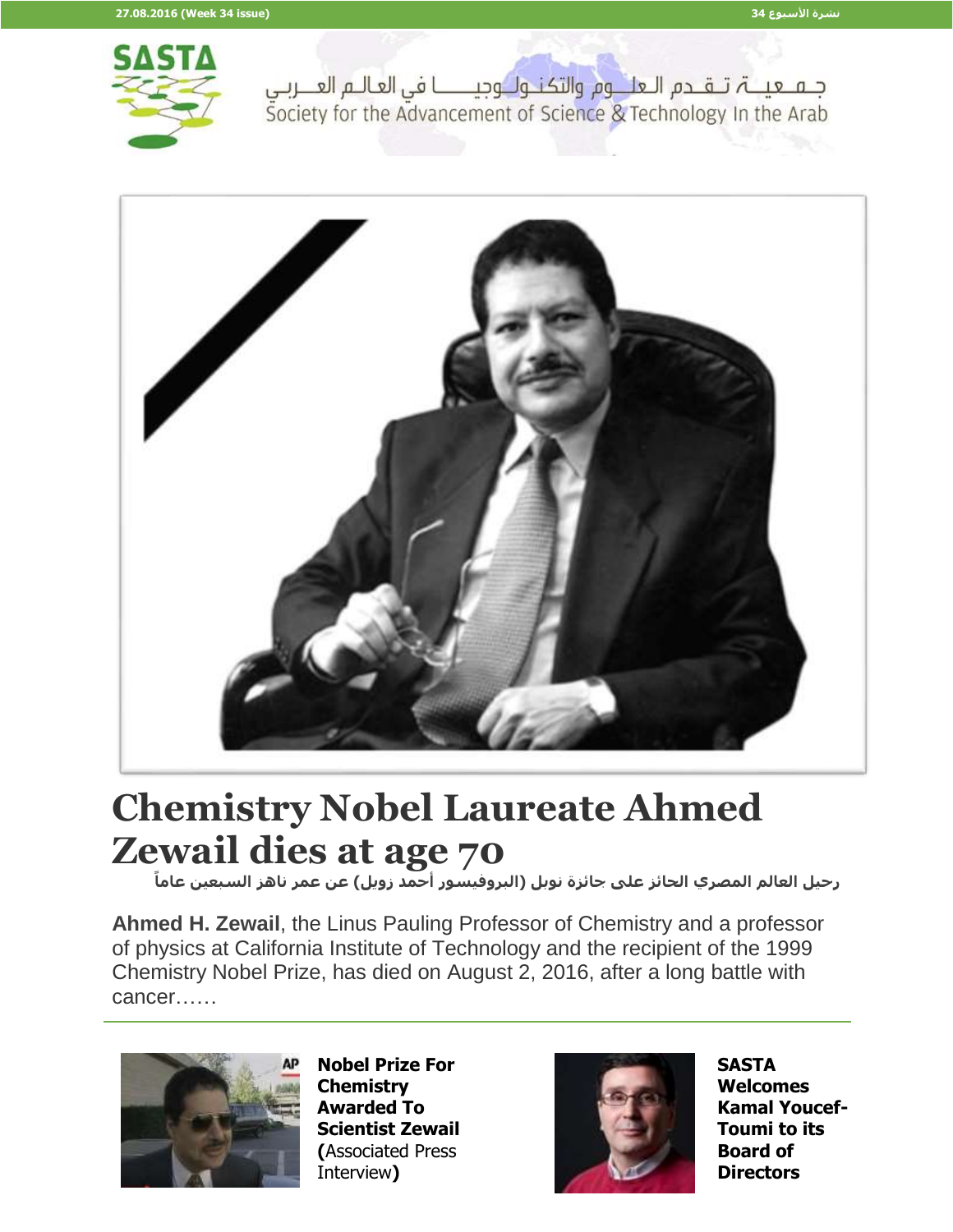

جلم عينة تلقادم العلالوم والتكناول وجياسنا في العاليم العنزبي Society for the Advancement of Science & Technology In the Arab

## Our Region أخبار المنطقة



UAE mogul to set up \$1bln investment fund to advance region's technology



Our Region

Texas A&M at Qatar announces new dean Dr. César O. Malavé has taken his post as dean of Texas A&M University at Qatar.

Our Region أخبار المنطقة



Hamad bin Khalifa University, University of Patras, Lockheed Martin Collaborate to Support Qatar Cyber Vision at 1st Cybersecurity Technologies Roundtable

اإلمارات تنشأ صندوق استثمار بقية 1 بليون دوالر لتعزيز التكنولوجيا المنطقة

جامعة تكساس إم آند إم تعين الدكتور سيزار مالفي عميد لها في قطر

جامعة حمد بن خليفة, جامعة باتراس و جامعة لوكهيد تتعاونان لدعم رؤية قطر االلكترونية في الملتقى الأول لتكنولوجيا حماية االنترنت



SOUTH AFRICA, ALGERIA ESTABLISH JOINT AERONAUTICS CENTRE

AUB signs partnership for scientific exchange with Nobel Laureates and leading scientists

> مركز مشترك للملاحة الجوية ما بين الجزائر وجنوب افريقيا

الجامعة الأميركية في بيروت توقع شراكة للتبادل العلمي مع الحائزين على جائزة نوبل والعلماء البارزين

طموحات الرعاية الصحية اللبنانية

Lebanese Healthcare Ambitions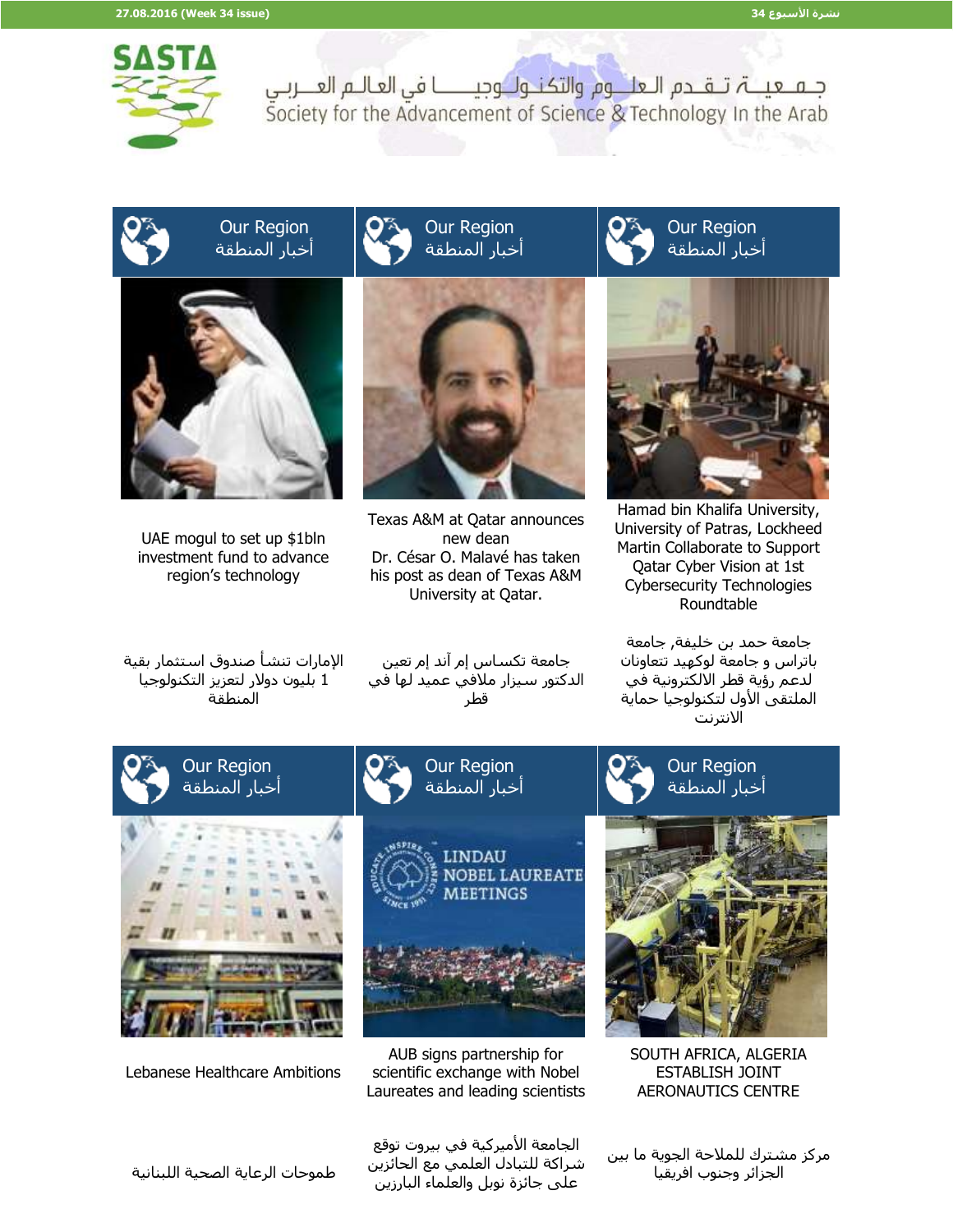

جـمـ عيــــۃ، تــقـــدم الـعلـــوم والتكنــولــوجيـــــــــا في العـالــم العـــربــي Society for the Advancement of Science & Technology In the Arab

## Our Region أخبار المنطقة



View the latest issue of The Beacon from King Abudllah University of Science and Technology (KAUST)

إضطلع على الإصدار الأخير من مجلة (المنارة) من جامعة الملك عبدلله للعلوم والتكنولوجيا

Our Region أخبار المنطقة



Increasing technology access for youth in Tunisia through coding





Professor Amine Bermak and his team develops tiny sensors to keep an eye on the air in your office

البروفيسور أمين بيرماك وفريقه يطورون أجهزة استشعار صغيرة يتيح لك القدرة على مراقبة مكتبك





زيادة توظيف التكنولوجيا للشباب التونسي عبر الترميز





Physics lab aims to bridge political divides in Middle East



Egyptian Researcher Discovers New Type of Heart Cells Responsible for Cardiomyocytes Regeneration



باحث مصري يكتشف نوع جديد من خاليا القلب العضلية المسؤولة عن التجديد



A startup company, PamBio, founded Prof. Abd al-Roof Higazi and his wife Dr. Noha Higazi, is developing a treatment for strokes that cause bleeding in the brain.

شركة PamBio، التي أسسها البروفيسور عبد الرؤوف حجازي وزوجته د. نهى حجازي، تقوم بتطوير علاج للسكتات الدماغية التي تسبب نزيفا في الدماغ.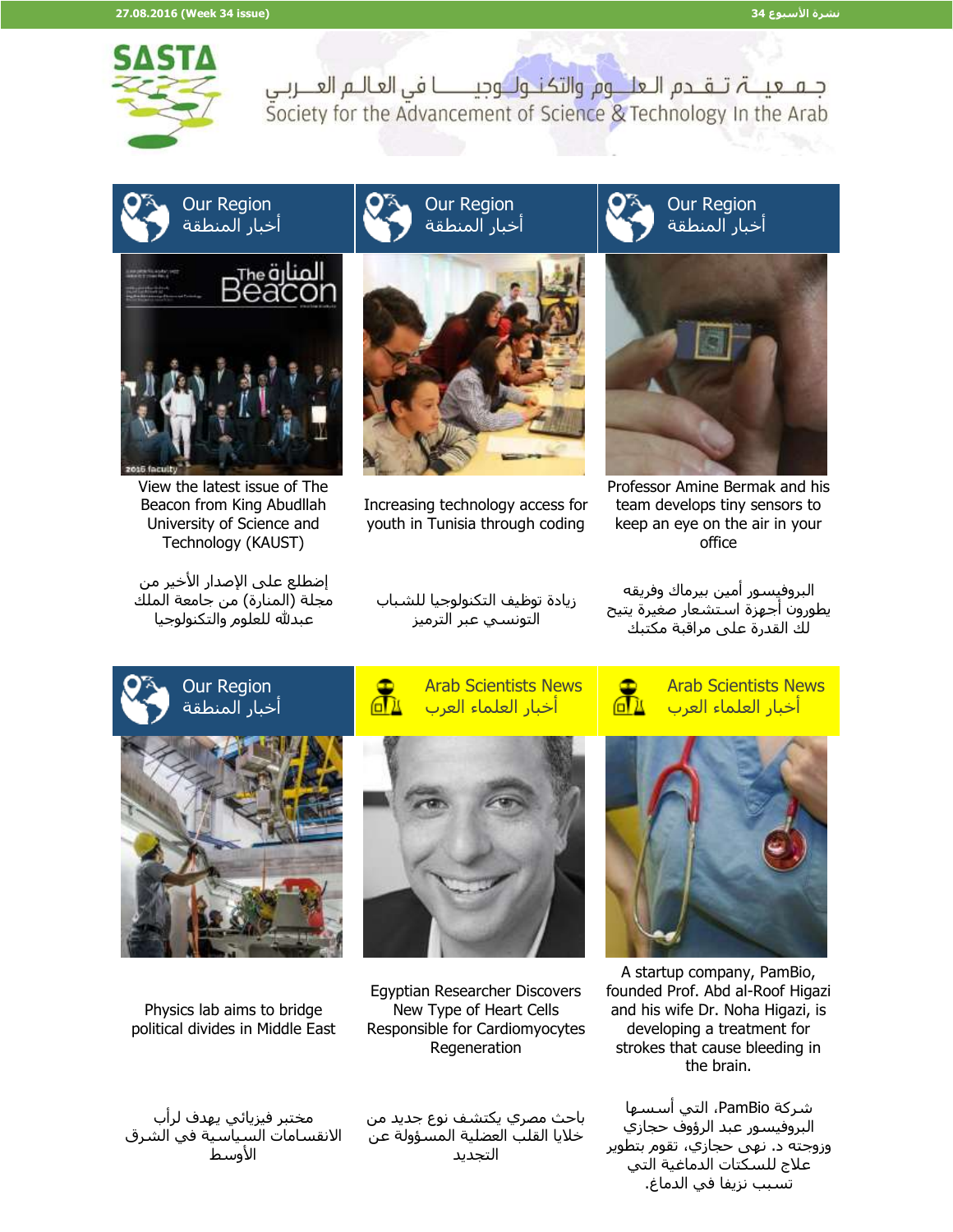

جـمـ عيــــۃ، تــقــدم الـعلـــوم والتكنــولــوجيـــــــــا في العـالـم العـــربـي Society for the Advancement of Science & Technology In the Arab



Arab Scientists News أخبار العلماء العرب



Arab scholars in Malaysia … achievements presence, stability absence

Arab Scientists News 7்∆ أخبار العلماء العرب



Nobel laureate's death highlights struggles at Egyptian science hub

Arab Scientists News ௲ أخبار العلماء العرب



An article on reproducibility of scientific experiments and data BY AHMED ALKHATEEB We Should Not Accept Scientific Results That Have Not Been Repeated

علماء عرب بماليزيا ..حضر اإلنجاز وغاب االستقرار

وفاة الحائز على جائزة نوبل يبرز الصراع في مركز العلوم المصري

مقال عن استنساخ التجارب العلمية والبيانات بقلم "احمد الخطيب": نيجب أن ال نقبل نتائج علمية نتائج علمية غير مكررة

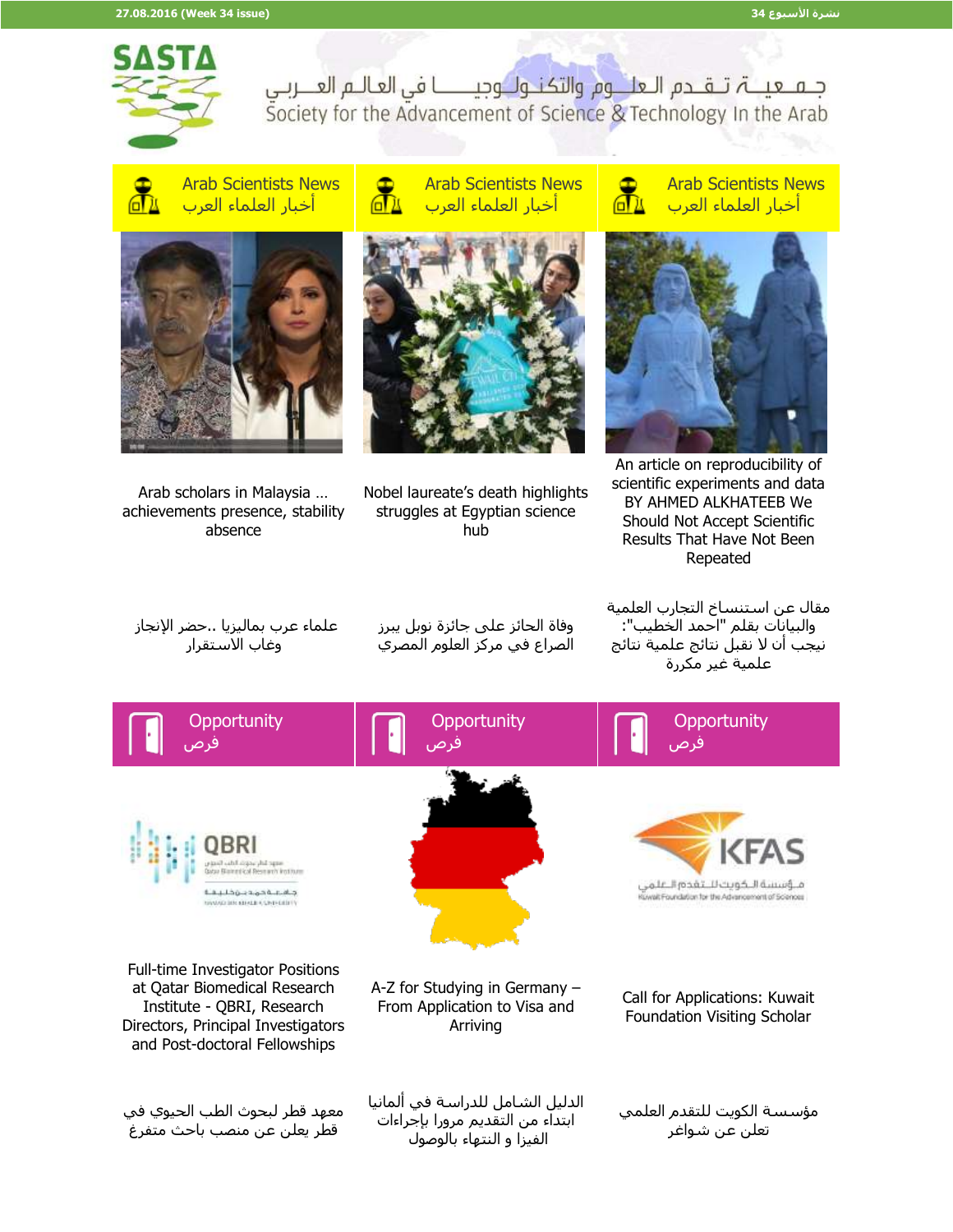

Sponsored By:



جـمـ عيــــۃ، تــقـــدم الــعلــــوم والتكـنــولـــوجيــــــــــا فى العــالــم العــــربــى Society for the Advancement of Science & Technology In the Arab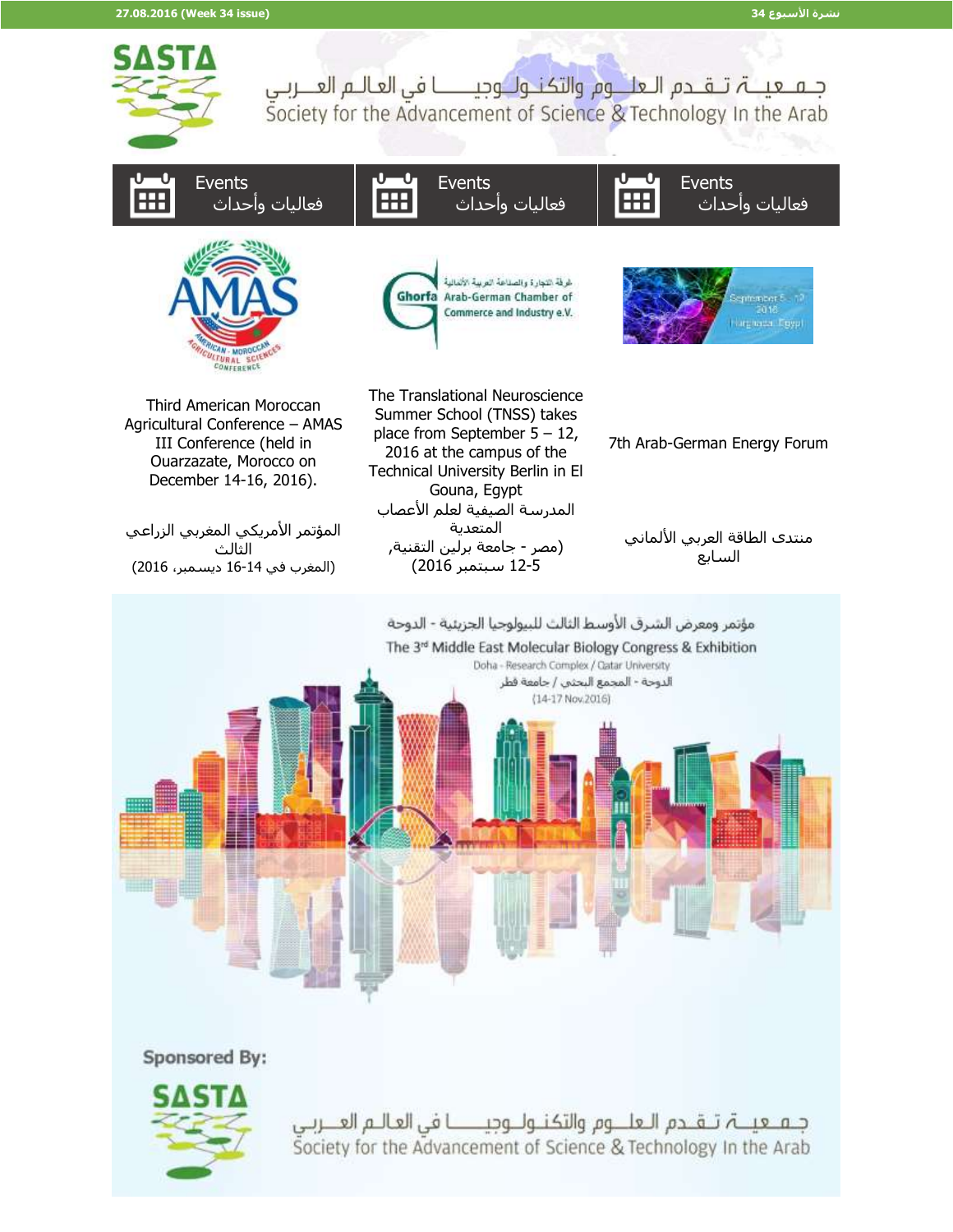

جـمـ عيــــۃ، تــقــدم الـعلـــوم والتكنــولــوجيـــــــــا في العـالـم العـــربـي Society for the Advancement of Science & Technology In the Arab



 Featured News أخبار متميزة

Creative idea to bring science both adults and kids alike, and making reading more fun and enjoyable. Dr. Susan Nasif and her team are creating comics books covering viruses that we hear about daily on TV and the news. It's written in English and currently being translated to Arabic and other languages.

I highly encourage everyone to follow and support Dr. Susan's effort by liking their page, watching and subscribing to their you tube channel, or simply buying their very affordable book from Amazon

فكره إبداعيه و لطيفه لتبسيط العلوم و جعل القراءه أكثر متعه للكبار و الصغار... الدكتوره سوزان ناصيف و فريقها يقومون بتحضير الرسوم و القصص في علم ر<br>الفيروسات بطريقه مبسطه و سلسه للأطفال و الكبار ...و خصوصاً قصّص الفيروسات المعاصره اللتي نسمع عنها بوسائل الإعلام يوميا ً... فكره مبدعه تستحق اإلعجاب و التقدير و الدعم المادي و المعنوي...أشجع الجميع على دعم مجهود الدكتوره سوزان سواء بشراء قصصهم أو اإلشتراك بقناتهم على اليوتيوب أو متابعة صفحتهم







**Scientific research: Are these the dark ages in the Muslim world?** البحث العلمي: هل هذه العصور المظلمة في العالم اإلسالمي؟



**Erasing Arabs from Arab history**

محو العرب من التاريخ العربي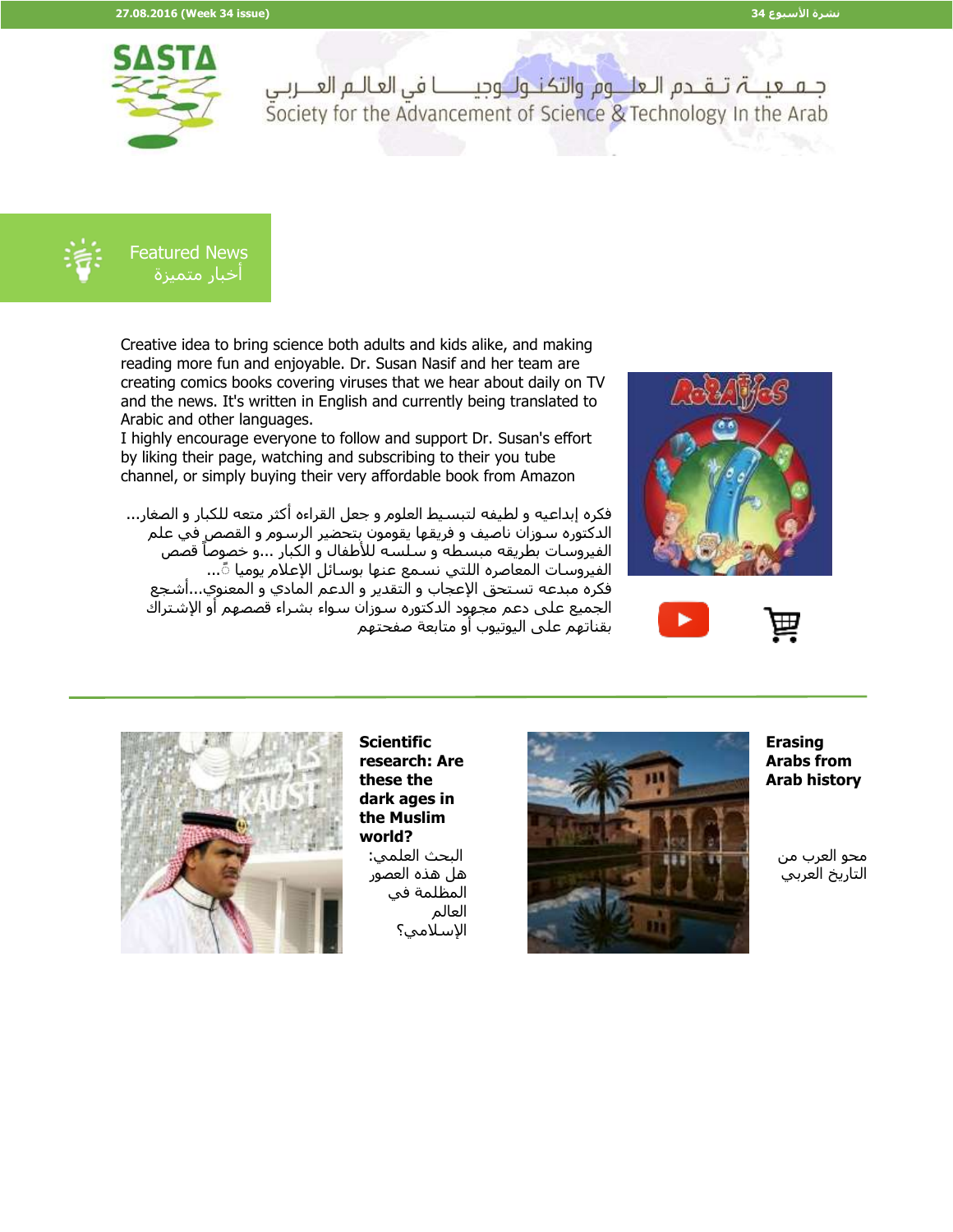



 Featured News أخبار متميزة



## Religion Didn't Kill Science In The Middle East

الدين لم يقتل العلم في الشرق الأوسط ......